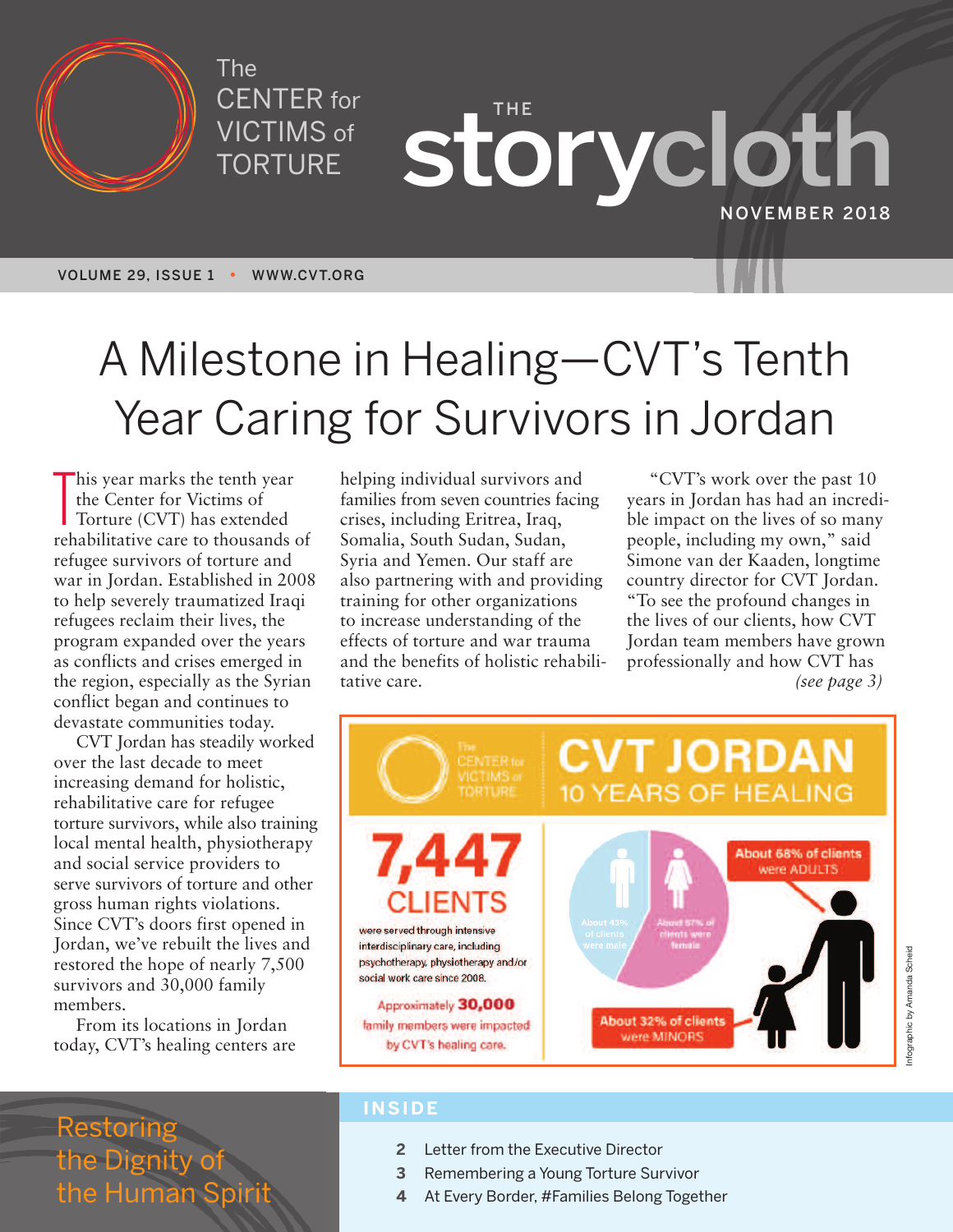#### Letter from the Executive Director LULLUI TIUITI LIIU LAUUULIVU DIIUULUI

Dear Friends,

With this final newsletter of 2018, I'm pleased to report positive news in the fight to prevent psychologists from participating in torture and coercive interrogations. Several months ago, CVT and our partners at Physicians for Human Rights mobilized the human rights community in support of concerned members of the American Psychological Association (APA), to defeat a proposal to roll back APA rules that protect psychologists from complicity in torture and unethical medical care. The proposal was soundly defeated.



**Curt Goering**

There is also some positive news on the appropriations front. Congress has approved an increase in the domestic appropriation for torture survivor rehabilitation centers from \$10.73 million to \$14 million—the first funding increase for U.S. programs since the early 2000s. It's still far too low, but it's progress.

Of course there is negative news, as President Trump continues to eviscerate the U.S. Refugee Admissions Program. The President will limit refugee admissions to only 30,000 this year—down from 110,000 in the year before he took office. And the 30,000 figure is a ceiling; last fiscal year, despite a ceiling of 45,000, less than 23,000 refugees were actually admitted. We'll continue to work with coalition partners for a much more robust refugee admissions program.

The Administration is also continuing its assault on the political asylum system. The majority of torture survivors at our domestic centers and programs are asylum seekers, and we know that just as is the case with refugees, the prevalence of torture among asylum seekers is extremely high. We're hiring a new position in our Washington office to lead advocacy on asylum related issues and help to put an end to family separation and other cruel policies.

The need for CVT's voice in Washington has never been greater. And the demand for our healing care in the U.S. and around the world remains extraordinary. Our Board of Directors recently approved the largest budget in CVT's history. At \$23 million, it will continue expanding our global impact—but it will require a continuing commitment by our generous community of supporters. I'm hopeful we'll hit the \$1.75 million target for contributions by year's end that will make possible our ambitious agenda.

Please know that I'm deeply grateful for your partnership, your generosity and your compassion. I'll keep you up to date on our work in these most uncertain times. And as always, if you have questions or want additional information, please don't hesitate to contact me.

Best regards,

Curt Maina

Executive Director

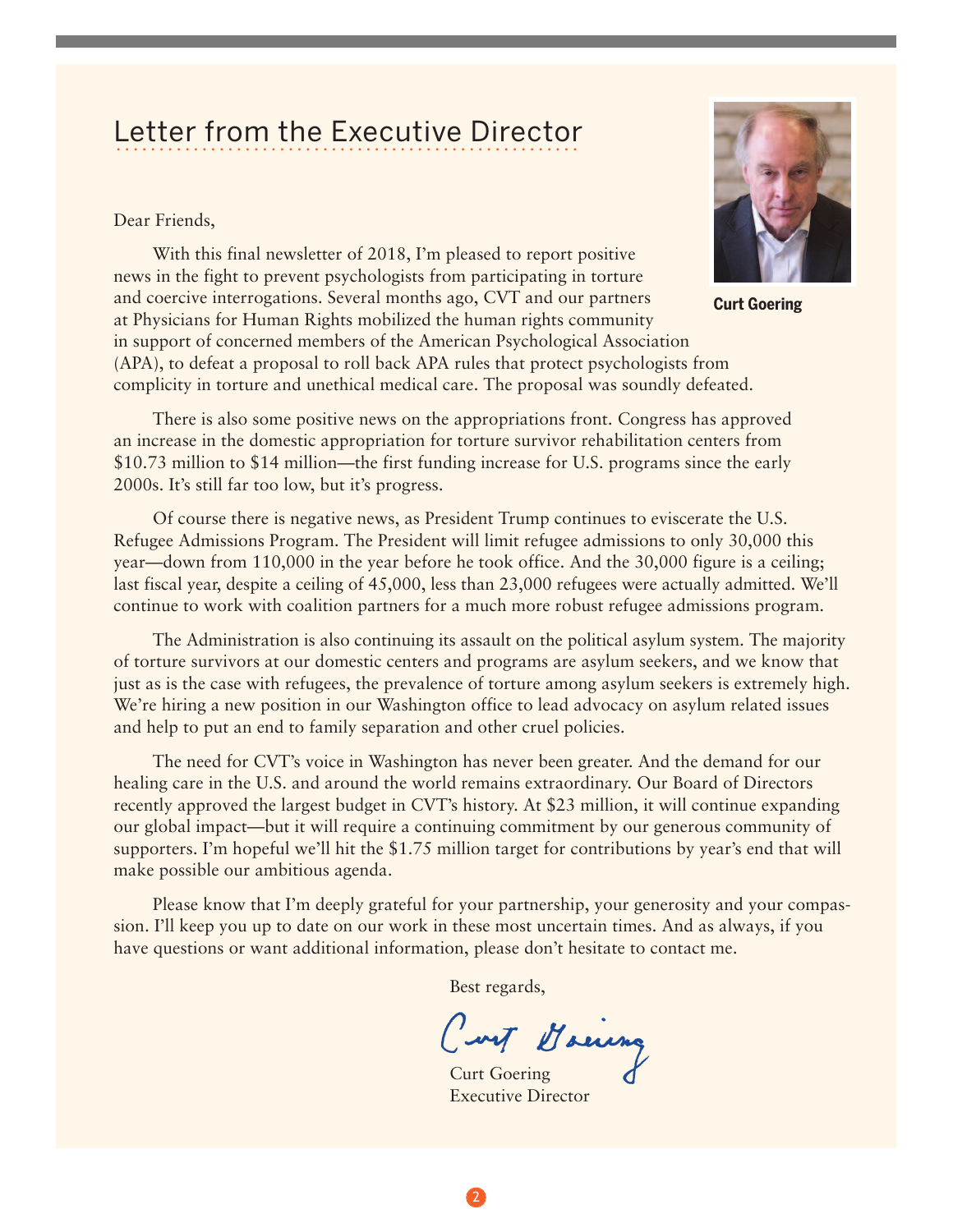# Remembering a Young Torture Survivor

By Darlene Lynch, head of external relations, CVT Atlanta

I n 1993, I met a young man I will call Ahmed. He had escaped to the United States after being imprisoned and tortured in not one, but two, countries in the Middle East. I remember he told me he came to the U.S. because "this is the only place where I can live as a free person, where people have rights."

Ahmed had been tortured on account of his perceived political beliefs, and as a result he had a metal plate and four screws in his arm where the bones had been shattered. He had scars on his wrists and toenails that hadn't grown back properly. He couldn't sleep and worried constantly that there was something wrong with him

internally because of the dirty water and rotten food he had been made to eat.

I met Ahmed when I was doing pro bono asylum cases while working as a litigator in Atlanta. I helped him get medical attention, find work and pursue his legal case, but back then, before I began working with CVT, I didn't appreciate the psychological wounds that he had suffered or know how to get him the help he needed. Although I understand that Ahmed is doing well now, I regret that he never received the mental health care that could have eased his pain.

Today, as head of external relations for CVT Atlanta, I

understand the great benefits of psychological care and counselling for torture survivors like Ahmed. This



**Darlene Lynch**

care provides survivors with the tools they need to combat the nightmares, anxiety, depression and other hardships that torture leaves behind, and I've personally witnessed the way survivors rebuild their lives after accessing rehabilitative care. And, knowing that as high as 44 percent of refugees living in the U.S. have survived torture, I'm grateful that care is available.

## A Milestone in Healing

#### *(from page 1)*

been part of building a local cadre of trauma rehabilitation specialists in Jordan and beyond is incredible. CVT's work and partner network continue to expand in the Middle East, and that growth is a strong motivator to continue to strengthen the network of professionals, create opportunities to share experiences and increase access to rehabilitation services in Jordan and the region."

"The occasion of this milestone is the right time to remind the world that we continue to bear witness to the immense suffering and scale of human rights atrocities still committed today in Syria and parts of Iraq," said Neal Porter, CVT director of international services. "CVT will continue to do what we can to restore hope, trust, dignity and purpose to our clients in Jordan, for as long as we can, because we know healing is possible for survivors even under the worst of circumstances."

#### *Original article by Sabrina Crews, marketing communications specialist.*

*Funding for CVT's work in Jordan is provided by the United States Department of State's Bureau of Population, Refugees and Migration and the United Nations Voluntary Fund for Victims of Torture.*

### **10 Years of Healing, 10 Years of Firsts for CVT**

The history of the CVT Jordan program also marks several notable firsts for the organization as a whole.

- It was CVT's first international direct services program outside of Africa.
- CVT Jordan was the first international program to integrate physiotherapy with counseling and social services.
- CVT Jordan was the first international program to work in an urban setting (as opposed to refugee camps).
- CVT Jordan was the first international project to help such a large number of children—In 2016-17, nearly 30 percent of the survivors in our care were children.

At its inception, the CVT Jordan team included a small team of expatriates and national Jordanian staff on-site, in addition to staff based at CVT's Minnesota headquarters. Today, under the leadership of our Jordanian colleagues, CVT Jordan employs about 70 staff members on-site, with an emphasis on professional development and growth opportunities for all members of the Jordan team.